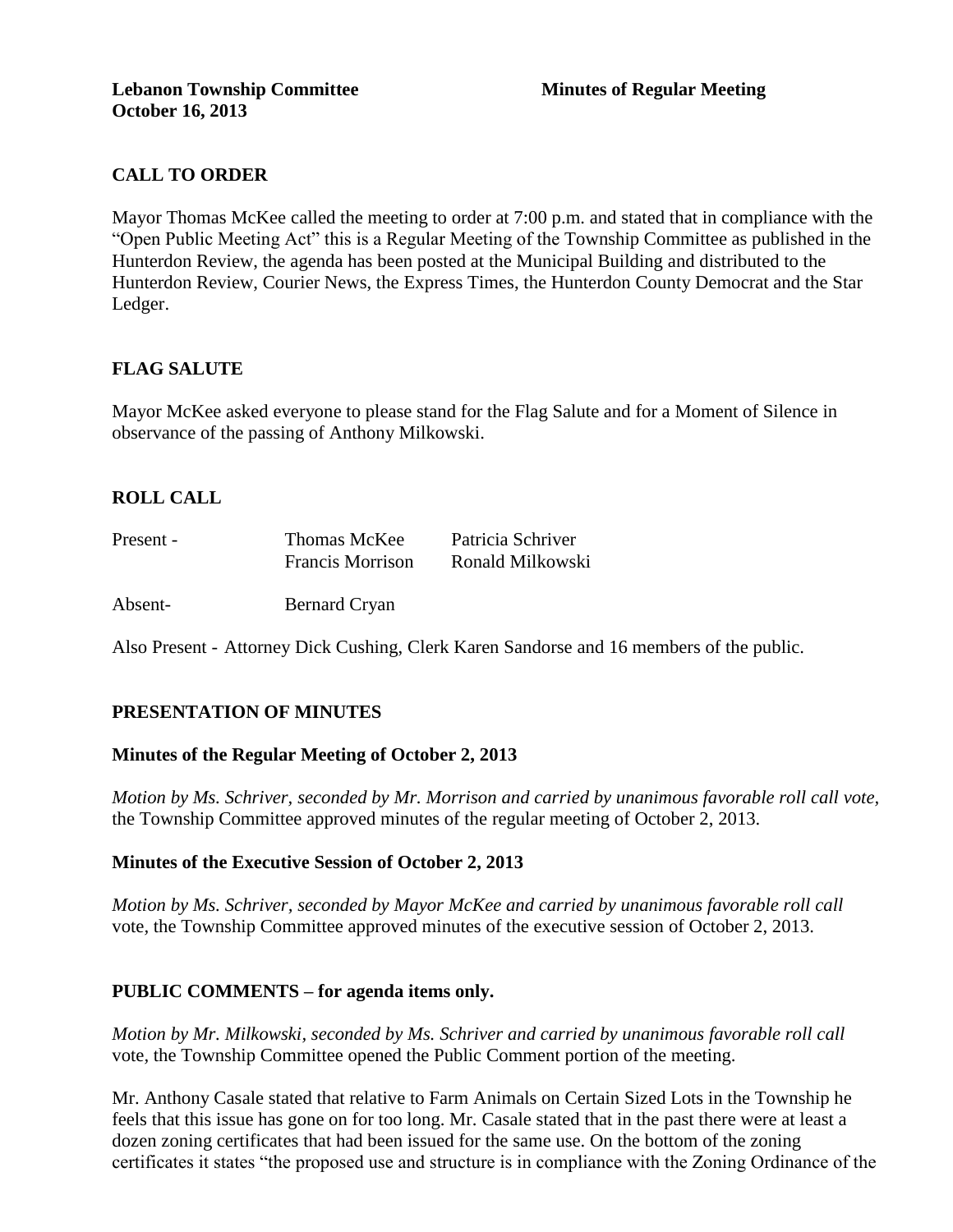LTCM 10/16/2013 Page 2 of 12

Township of Lebanon". This makes it a customary accessory use. Mr. Casale stated that this is not about the current applicant but everyone who has farm animals and is in compliance.

#### **Mr. Patrick Kirchner – Neighbor Problem**

Ms. Schriver recused herself from the discussion**.** 

Mr. Patrick Kirchner of Berry Drive stated that he was before the Committee in August to discuss a problem he is having with his neighbor who put a quad racing track next to his property and has two roosters. Mr. Kirchner stated that he had asked the Committee if they would consider a local ordinance concerning disturbance to the peace. Mr. Kirchner stated that he and other neighbors have tried talking to the individual as neighbors. They sent two letters regarding the racing quads and have exhausted all means. Mr. Kirchner asked the Committee if they had any suggestions on how to handle the matter. Mr. Kirchner has been working with John Flemming about the roosters; however, Mr. Flemming has put the matter on hold until the farm animal issue is resolved. Mr. Kirchner stated that they live on a very quiet residential lane. He does not have a problem with farm animals or quads on neighbor's properties as long as they are not bothering him. The neighbors do not have a problem with maintenance equipment such as lawnmowers and chainsaws but the quads are out of hand. Mr. Milkowski suggested having a mediator meet with the two residents to try to work it out. Mr. Kirchner stated that he would be willing to meet to talk about the problem. Mr. Cushing stated that if both parties are willing to sit down then it is acceptable. Mayor McKee stated that the Township's hands are tied as there is no ordinance in place and noted that the Committee tries not to get involved with two neighbors. Mr. Kirchner stated that he has lived in the Township for 14 years and would not have come before the Committee if this was not an egregious problem. Mr. Kirchner stated that he is in law enforcement and most towns do have a disturbing the peace local ordinance which is effective. He feels that it is a good tool and can be used in the most difficult of situations. Mr. Milkowski and Mayor McKee will meet with the two residents to try to work out the problem.

*Motion by Mr. Milkowski, seconded by Mr. Morrison and carried by unanimous favorable roll call*  vote, the Township Committee closed the Public Comment portion of the meeting.

## **RESOLUTION**

#### **Resolution No. 80-2013 – Redemption of Tax Sale Certificate**

*Motion by Ms. Schriver seconded by Mr. Morrison and carried by unanimous favorable roll*  call vote, the Township Committee approved Resolution No.80-2013 as written below.

> TOWNSHIP OF LEBANON COUNTY OF HUNTERDON STATE OF NEW JERSEY RESOLUTION NO. 80-2013 REDEMPTION OF TAX SALE CERTIFICATE

WHEREAS the Tax Collector did sell a Tax Sale Certificate #201102 on October 26<sup>th</sup> 2011 to US Bank Cust for Crestar Capital, and,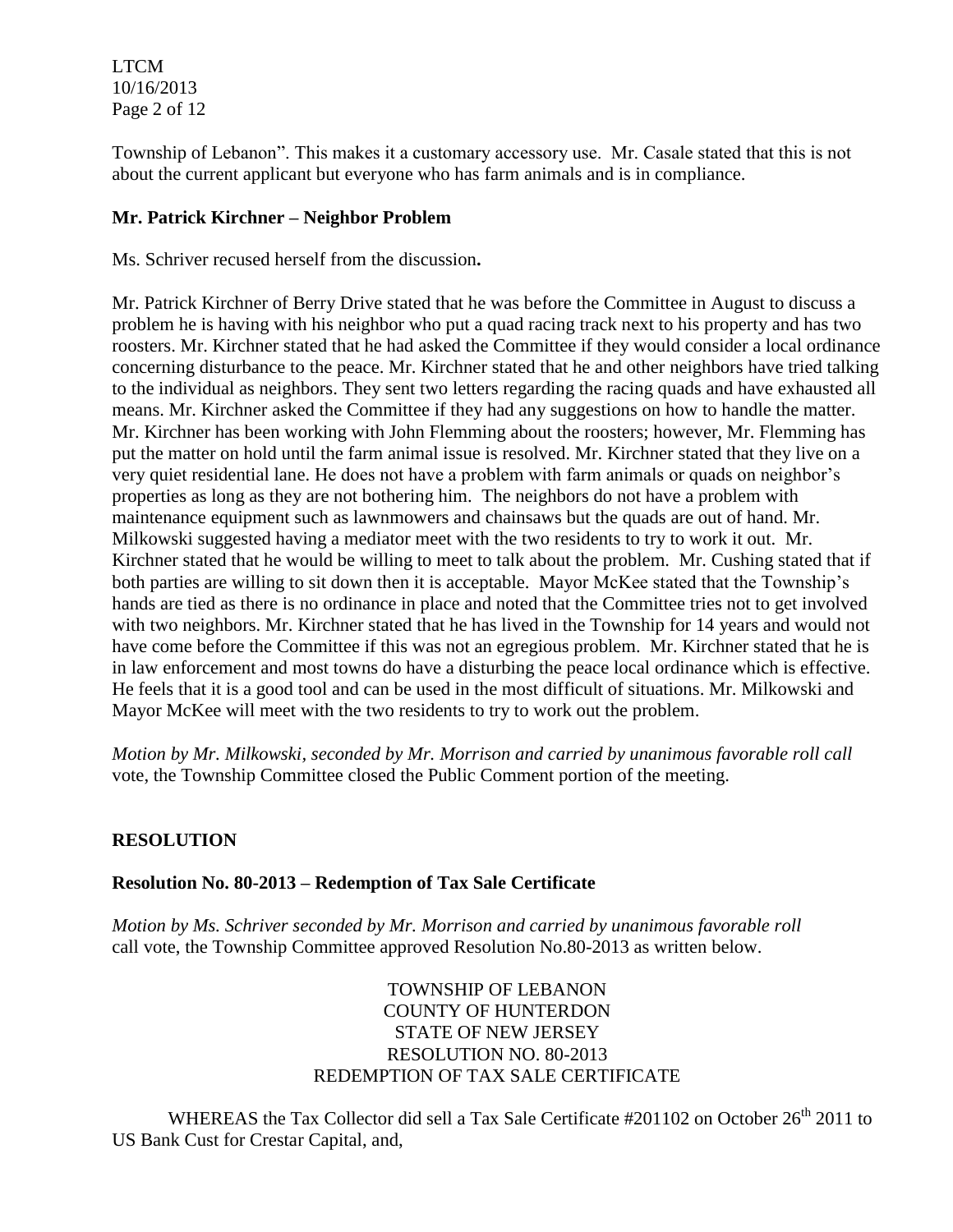LTCM 10/16/2013 Page 3 of 12

WHEREAS the amount of \$56,630.52 has been collected from Intra Capital Holdings, for redemption of this lien on this property, known as Block 10, Lot 60.01, 114 View Lane, Lebanon Township, for Tax Sale Certificate #201102,

THEREFORE BE IT RESOLVED that the Treasurer be authorized to prepare and the Mayor, Treasurer and Clerk be authorized to sign a check in the amount of \$56,630.52 and,

THEREFORE BE IT FURTHER RESOLVED that the Treasurer be authorized to prepare and the Mayor, Treasurer and Clerk be authorized to sign a check in the amount of \$6,000.00 for the premium paid for Tax Sale Certificate #201102, and that these checks be mailed to the lien holder:

> US Bank Cust for Crestar Capital US Bank Corp Trust Service 2 Liberty Place 50 S  $16^{th}$  Street Suite 1950 Philadelphia PA 19102

#### **Resolution No. 81-2013 - Interlocal Services Agreement – Construction**

*Motion by Mr. Morrison, seconded by Ms. Schriver and carried by unanimous favorable roll*  call vote, the Township Committee approved Resolution No. 81-2013 as written below.

### TOWNSHIP OF LEBANON COUNTY OF HUNTERDON STATE OF NEW JERSEY RESOLUTION NO. 81-2013 RESOLUTION OF THE TOWNSHIP COMMITTEE OF THE TOWNSHIP OF LEBANON, COUNTY OF HUNTERDON, STATE OF NEW JERSEY, AUTHORIZING AN INTERLOCAL SERVICES AGREEMENT WITH THE TOWNSHIP OF TEWKSBURY AND THE BOROUGH OF CALIFON

WHEREAS, the Township of Lebanon, the Township of Tewksbury and the Borough of Califon have previously entered into a valid Interlocal Services Agreement for the provision of State Uniform Construction Code Enforcement Services by the Township of Tewksbury; and

WHEREAS, the aforesaid municipalities have concluded that it would be in their best interests to extend this agreement prior to its expiration; and

WHEREAS, the agreement, in the form attached hereto, which sets forth the terms and conditions of the provision of the services and has been reviewed and approved by the Township of Lebanon Attorney.

NOW, THEREFORE, BE IT RESOLVED by the Township Committee of the Township of Lebanon, County of Hunterdon, State of New Jersey, that the Mayor and Municipal Clerk are hereby authorized and directed to execute the attached Agreement with the Township of Tewksbury and the Borough of Califon.

BE IT FURTHER RESOLVED, that this Resolution shall take effect immediately upon adoption.

#### **Resolution No. 82-2013 - Award Bid for Rock Salt**

*Motion by Ms. Schriver, seconded by Mr. Morrison and carried by unanimous favorable roll*  call vote, the Township Committee approved Resolution No. 82-2013 as written below.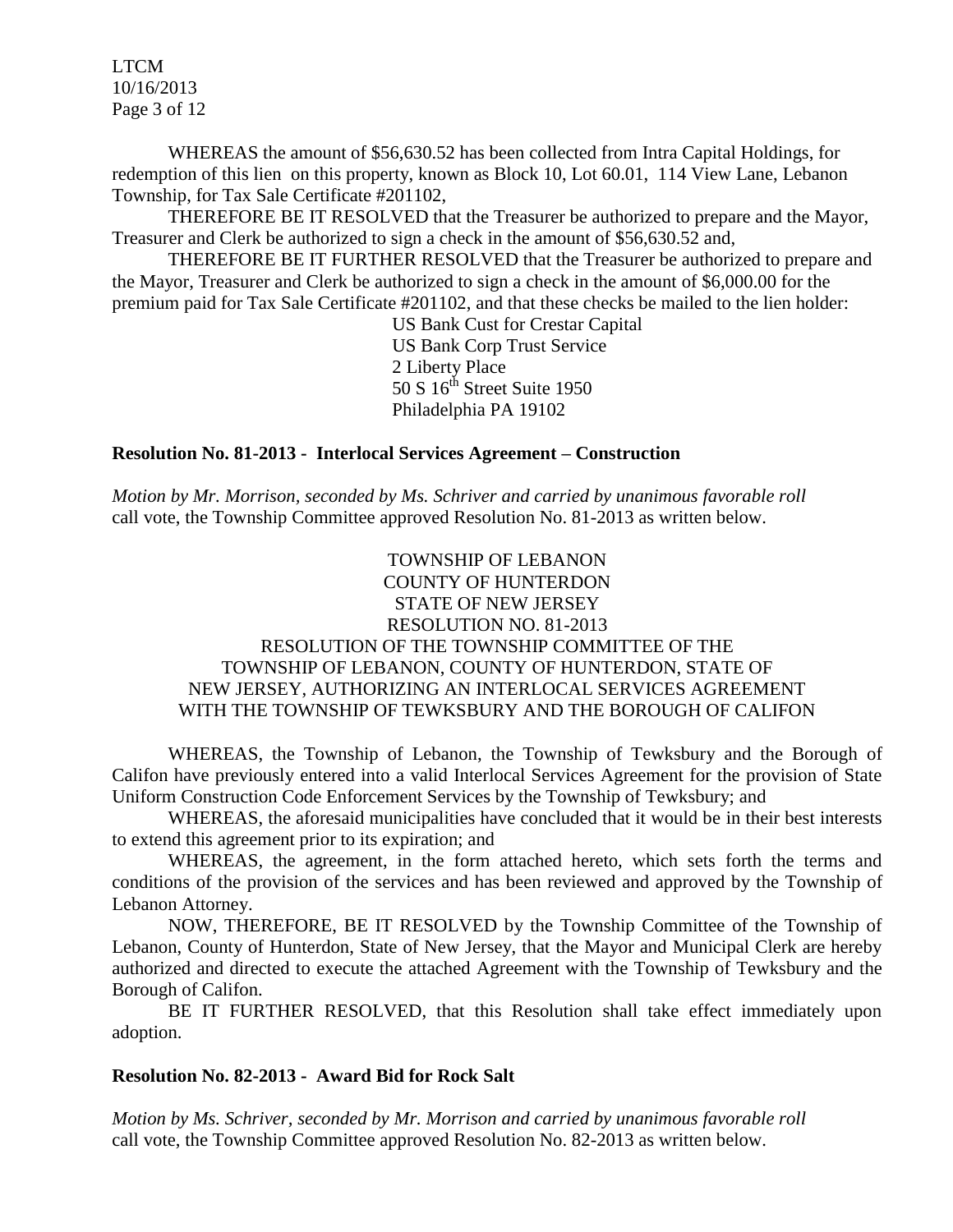### TOWNSHIP OF LEBANON COUNTY OF HUNTERDON STATE OF NEW JERSEY RESOLUTION NO. 82-2013 RESOLUTION AWARDING A CONTRACT FOR ROCK SALT

WHEREAS, the Board of Chosen Freeholders awarded a master contract to International Salt, Inc. (Rock Salt) on October 1, 2013 to provide rock salt for the County and members of the Cooperative Pricing System for Ice Control Materials Bid No. 2013-17 for the 13/14 season, and

WHEREAS, the Township Committee has requested to participate in the Cooperative Pricing System for Snow and Ice Control Materials with the anticipation of purchasing 2000 tons of Rock Salt, and

NOW, THEREFORE, BE IT RESOLVED by the Township Committee of the Township of Lebanon, County of Hunterdon, State of New Jersey that the following contract be awarded for a contract period of October 1, 2013 to September 30, 2013.

| <b>COMPANY</b>          | <b>ITEM</b>      | <b>PRICE</b>     |
|-------------------------|------------------|------------------|
| International Salt Inc. | <b>Rock Salt</b> | $$51.28$ per ton |

## **OLD BUSINESS**

#### **DPW Manager – Request to Award Bid for Dump Truck**

Mr. Warren Gabriel, DPW Manager sent a letter to the Township Committee informing them that bids were opened on October 3, 2013 for a new 2014 dump truck for the Department of Public Works. There were two bids received; One from Mid Atlantic Truck Center for \$158,590.00 (One Hundred Fifty-Eight Thousand Five Hundred Ninety Dollars) and another from Brown's Hunterdon International for \$162,054.00 (One Hundred Fifty- Eight Thousand Fifty-Four Dollars).

Mr. Gabriel stated that he made contact with Mid Atlantic Truck Center and Brown's Hunterdon International to review both their bids. The Mid Atlantic Truck Center bid did not meet a number of items in the specifications. They are proposing a different hydraulic system then requested in the specifications. The body does not meet the specifications as they are proposing an internal doghouse for the lift cylinder. The specifications stated an external doghouse due to the concern of hitting the internal one when loading the truck. The specifications also requested that the hydraulic tank and valve enclosure be installed on the cradle on either side of the lift cylinder. Mr. Gabriel stated that he would prefer to stay with the body company that built the previous three DPW trucks as he tries to keep a number of items in stock, in case of emergencies. To bring another system in would mean maintaining additional stock.

Mr. Gabriel stated that he and Attorney Judy Kopen from Attorney Cushing's office have reviewed the bids for the dump truck and he has provided Attorney Kopen with additional documentation.

Mr. Gabriel recommended awarding the bid to Brown's Hunterdon International as they have also included extended warranties, from the standard 24 months to 60 months, in their bid. Mid-Atlantic's bid listed an extended warranty as an option at an additional cost of \$4335.00. The extended warranties were not specifically listed in the specifications; however, they have been added to the last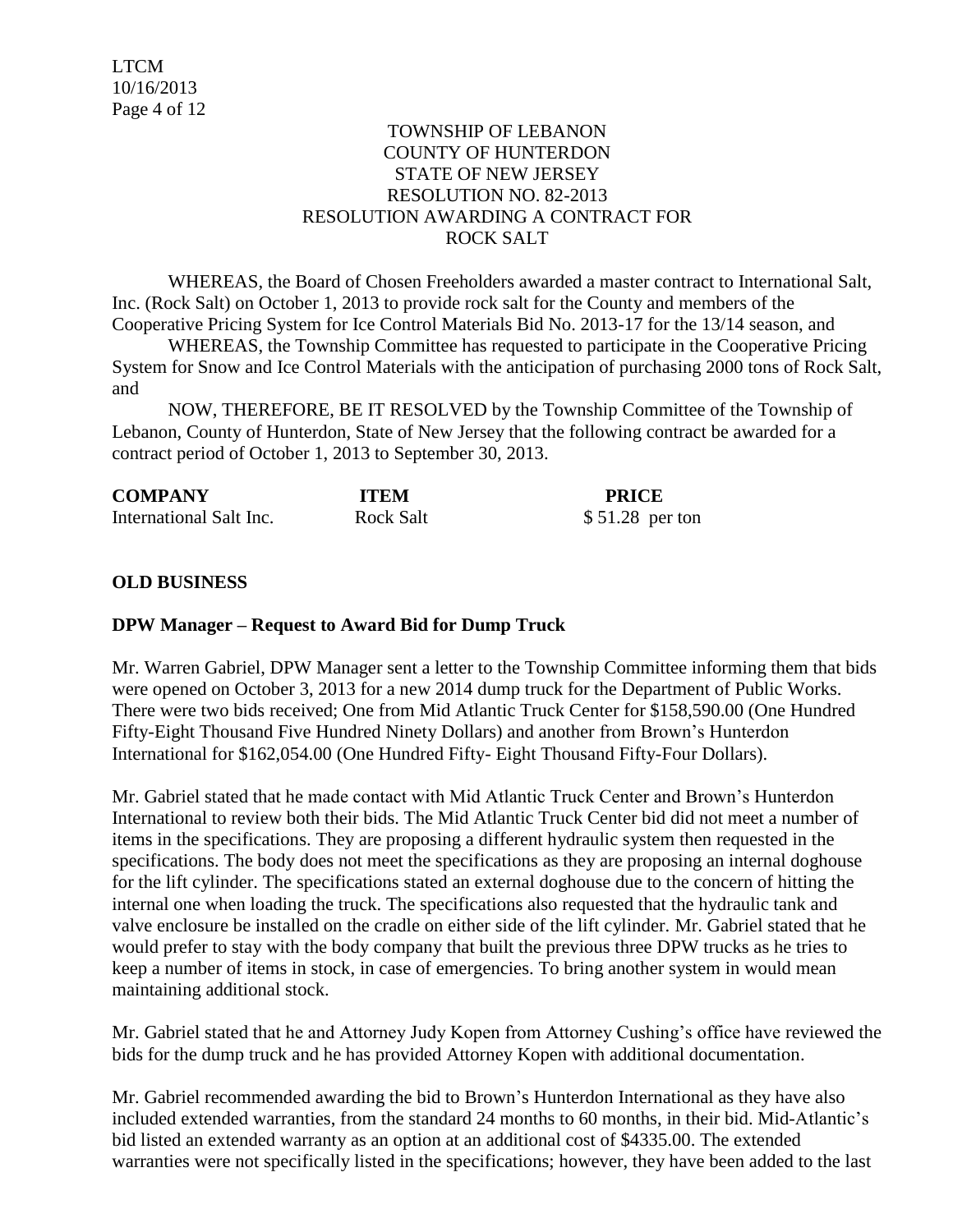LTCM 10/16/2013 Page 5 of 12

three trucks purchased. Mr. Gabriel stated that he feels that Brown's Hunterdon International would best meet the needs of the Department of Public Works.

Mr. Gabriel noted that he spoke to the CFO, Mr. Della Pia and was informed that the funds for the purchase are available in the 2013 Capital Budget. The amount approved by the Committee for this purchase is \$165,000.00 (One Hundred Sixty-Five Thousand Dollars).

Mr. Milkowski stated that normally he would suggest awarding to the lowest bidder; however, Mr. Gabriel has valid points in that Mid Atlantic did not meet the specifications and they are not small items; they are major concerns.

Attorney Cushing stated that normally the Committee would need to award to the low bidder. If the Committee does not award to the low bidder due to the specifications not being complied with, the low bidder has the right to request a hearing. There can then be a factual determination as to whether or not their bid complied with the specifications. A letter has been received from the Mid Atlantic stating that they did comply with the specifications. Attorney Cushing stated that there is a question with regards to the warranty. There may have been confusion in that the warranty request may have been made to one bidder but not the second. Attorney Cushing stated that the Committee is required to hold a hearing if requested, which it has been.

Attorney Cushing stated that he recommends that if there is ambiguity with the specifications the safest thing to do is to seek new bids. If the five year warranty is to be included, the specifications can say that. Attorney Cushing stated that municipalities are permitted to rebid if there is going to be a considerable modification in the specifications. Attorney Cushing stated that the five year requirement for the warranty would meet the situation.

Discussion was held on the two bids received, holding a hearing and rebidding.

*Motion by Ms. Schriver, seconded by Mr. Milkowski and carried by unanimous favorable roll call* vote, the Township Committee called for a hearing at the November 6, 2013 Committee meeting to attempt to resolve the issues between the two dump truck bids.

Attorney Cushing will send a letter to the bidders relative to the appeal.

## **DPW Manager – Request to Award Bid for Pick-up Truck**

Mr. Gabriel sent a letter to the Township Committee stating that on October 3, 2013 he opened bids for a new 2014 pick-up truck for the Department of Public Works. One bid was received from Mall Chevrolet in the amount of \$24,785.00 (Twenty-Four Thousand Seven Hundred Eighty-Five Dollars). Mr. Gabriel stated that at the Committee's request he checked on the option of purchasing the truck with a Duramax Diesel with the Allison Transmission instead of a gas engine. The cost for the diesel would be \$8495.00 (Eight Thousand Four Hundred Ninety-Five Dollars). Mr. Gabriel noted that he would be fine with purchasing the diesel if the Committee elects to. He was attempting to keep the cost down because it is only a pick-up and not a mason dump truck.

Mr. Gabriel informed the Committee that a new plow will need to be installed on the truck once it comes in. The dealer who Mr. Gabriel worked with to put the specifications together did not deal with Western plows. Mr. Gabriel stated that the DPW has all Western plows and have had no problems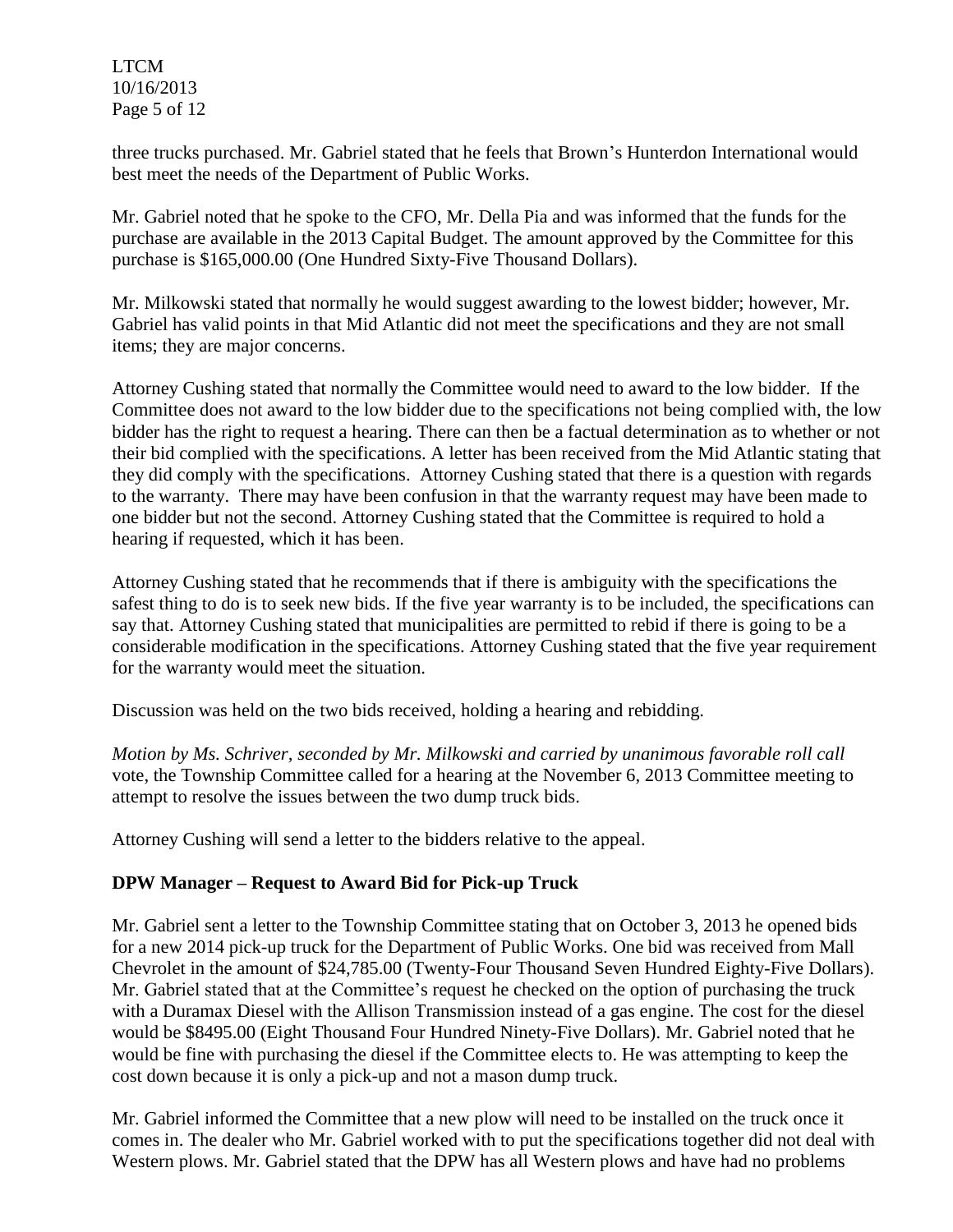LTCM 10/16/2013 Page 6 of 12

with them; therefore, he would like to purchase a Western plow for the new pick-up also. The DPW has stock parts for the Western plows also.

Mr. Gabriel stated that he has requested quotes for a plow from West Chester Machinery and Merkin, who are vendors that the Township presently deals with. Mr. Gabriel provided the Committee with the quote from West Chester Machinery; however, Merkin has not responded to date. The quote for the plow, including installation, from West Chester Machinery is \$5140.00 (Five Thousand One Hundred Forty Dollars). Mr. Gabriel noted that if the Merkin quote should come in lower he would then purchase the plow from them.

Mr. Gabriel stated that the Department of Public Works along with Mr. Cushing's office has reviewed the bid for the pick-up truck. Attorney Kopen advised him of one issue with the bid. The Fleet Manager signed all of the bid documents on behalf of Mall; however, he is not a qualified signer. Attorney Kopen informed Mr. Gabriel that she felt that the bid could be awarded as there is a bid bond in place.

Mr. Gabriel recommended awarding the bid for the new pick-up truck to Mall Chevrolet and for the Western plow to be purchased through West Chester Machinery, unless Merkin's quote is lower.

Mr. Gabriel noted that the approved budgeted amount for this purchase is \$45,000.00 (Forty-Five Thousand Dollars). If the Committee chooses to go with the two added options the total cost of this purchase would be \$38,420.00 (Thirty-Eight Thousand Forty-Two Dollars). Mr. Gabriel spoke to the CFO, Mr. Della Pia, to certify that the funds are available in the 2013 Capital Budget.

Ms. Schriver asked if the Committee felt that it would be worthwhile to purchase a pick-up with a diesel engine. Mayor McKee stated that the DPW Manager will be happy with either a gas or diesel pick-up. Mr. Milkowski stated that he uses diesels and they are good vehicles.

*Ms. Schriver moved for the purchase of a pick-up truck from Mall Chevrolet including the diesel* engine.

Discussion was held on the language in the bid specifications as it relates to gas or diesel options. The documents did not request a bid for a diesel engine.

Ms. Schriver withdrew her motion.

*Motion by Ms. Schriver, seconded by Mr. Morrison and carried by unanimous favorable roll call vote*, the Township Committee tabled the award of the bid for a pick-up truck.

Mr. Gabriel is to seek new bids for a new gasoline pick-up truck with an alternative of a Duramax Diesel with the Allison Transmission.

#### **Farm Animals on Certain Sized Lots in the Township**

Mayor McKee stated that a letter was received from Gail Glashoff the Planning Board Clerk. The letter stated that she was asked to inform the Committee that on October 1, 2013 the Planning Board unanimously elected to table the discussion of a livestock ordinance. They have referred the matter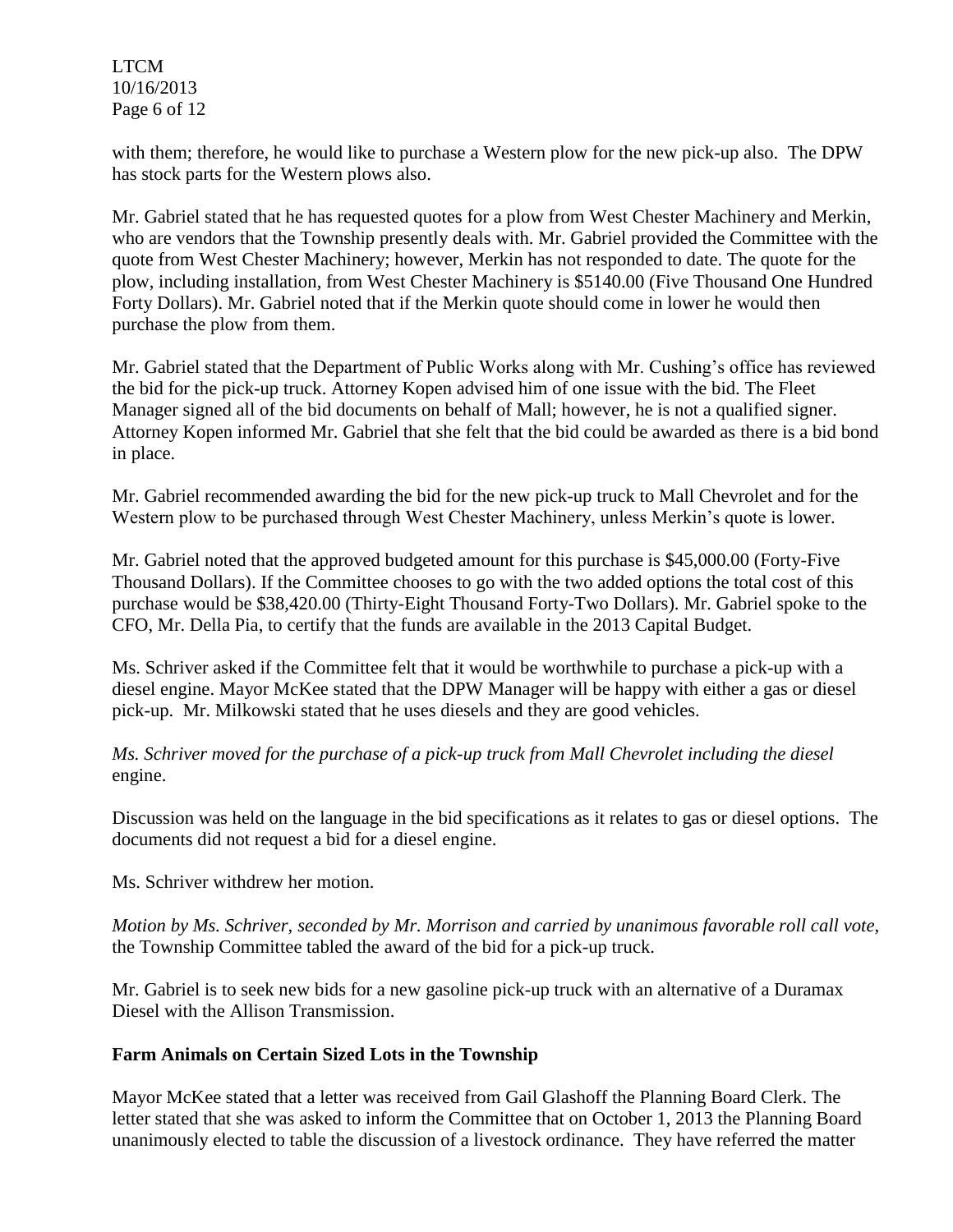LTCM 10/16/2013 Page 7 of 12 back to the Committee to decide if they would like to continue working on an ordinance or to let the matter rest.

Ms. Glashoff also provided the Committee with a resolution that will be on the October 23, 2013 Board of Adjustment's agenda for approval. Mayor McKee stated that the resolution relates to the Lemenze family appeal. Mayor McKee stated that the Board of Adjustment has the power to hear and decide appeals. The Board heard the Lemenze's testimony and deemed that the ordinance, which the Zoning Officer cited, was not applicable in this particular situation because the property is not a farm. The 100' setback, 200' from the nearest neighbor relates to a farm which is 5 acres or greater. This is not a farm so the barn is conforming with the 50' setbacks and is permitted. The horse that will live on the property is not a farm animal; it is a pet that needs nurturing and care. The Board awarded the appeal to the Lemenzes.

Mayor McKee stated that the Committee now needs to determine if they should proceed with considering an ordinance or to put the issue to rest. Ms. Schriver stated that she feels that the matter should be dropped because there were no problems in the past. The matter was discussed in the mid 80's and it was decided that in this rural township it should be allowed. Mr. Milkowski stated that he believes that it is a customary accessory use for pets and in the future the issue may need to be revisited; however, at this time it should be tabled. Mr. Morrison stated that he agrees with the statements of the other Committee members. Mayor McKee stated that he feels that the ordinance should be left alone. The Township should move forward. Mayor McKee thanked the Lemenze family for their patience in working through the process.

*Motion by Ms. Schriver, seconded by Mr. Morrison and carried by unanimous favorable roll call vote,* the Township Committee elected to take no action with respect to amending the ordinances that pertain to animals on small lots.

#### **NEW BUSINESS**

#### **Gail Glashoff – COAH Rehab Application**

Ms. Glashoff stated that she has an applicant who qualifies for a COAH Rehabilitation Loan. The applicant is in need of a roof replacement and has obtained three quotes for the work. The Construction Code Official, Charlie Rogers, recommended two out of three contractors. The third contractor he is not familiar with. There is a skylight in the house that needs to be replaced. Ms. Glashoff stated that quotes include aluminum gutters and leaders.

The quotes received are:

Doorf Construction – \$11,363.25 A & M Roofing - \$16,725.00 Dalmas Construction - \$12,502.00

Mayor McKee stated that A & M Roofing's quote included gutters where the two other quotes did not. Discussion was held on the way in which quotes are received. There are no set specifications for the project; therefore, quotes can vary significantly. A lengthy discussion was held on the need for bid specifications for future rehab projects, insurance requirements, agreements with the homeowner and the Township's role in the project.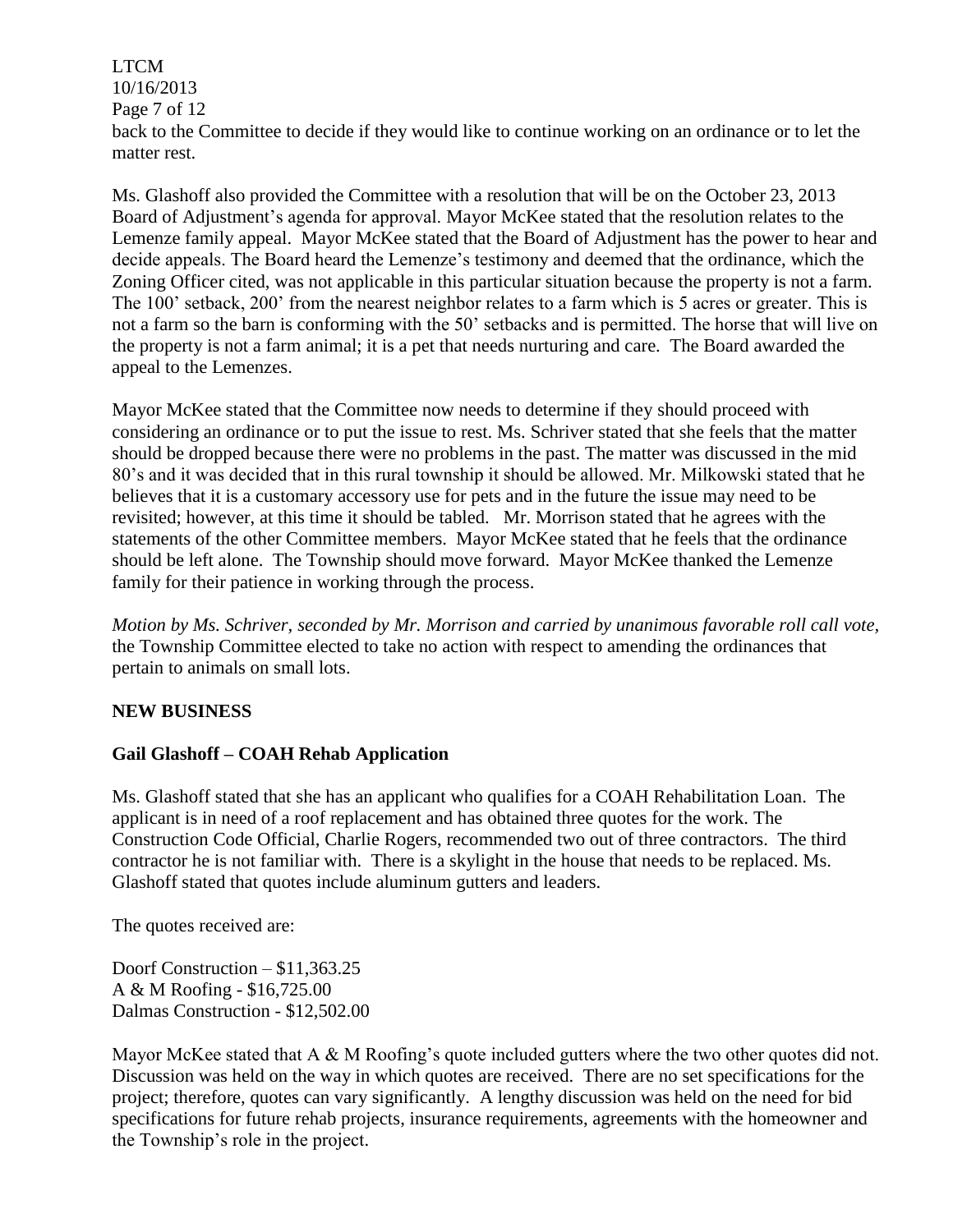LTCM 10/16/2013 Page 8 of 12

The Township has concerns that the winter months are coming and the property owner may be exposed if the roof was not repaired at this time.

*Motion by Mr. Milkowski, seconded by Ms. Schriver and carried by unanimous favorable roll call*  vote, the Township Committee authorized funds up to \$11,363.25, plus sales tax, for the project. A Certificate of Insurance must be obtained with the homeowner being named as insured and the Township being named as additionally insured.

### **Best Practices 2013 Questionnaire – Authorize Mayor, CFO and Clerk to Sign**

The Township Committee reviewed the Best Practices 2013 Questionnaire as prepared by CFO, Greg Della Pia. The Committee raised some concerns and had questions on the responses.

*Motion by Ms. Schriver, seconded by Mayor McKee and carried by unanimous favorable roll call*  vote, the Township Committee tabled the Best Practices Questionnaire and requested that the CFO be in attendance at the November 6, 2013 meeting.

## **PRESENTATION OF VOUCHERS**

Committee Members provided a description of vouchers exceeding \$1000.00.

*Motion by Ms. Schriver, seconded by Mr. Morrison and carried by unanimous favorable roll call vote,* the Township Committee approved the October 16, 2013 bill list in amount of \$3,378,308.74.

## **CORRESPONDENCE**

#### **Tax Collector's Report for the Month of September**

#### **Letter from a Concerned Citizen –Regarding the Lebanon Township Volunteer Fire/EMS Dept.**

Mayor McKee stated that he and the Committee received a letter from a Township resident who has concerns about the Emergency Medical Services in the Township. Mayor McKee stated that he would like to acknowledge that the letter was received and would like to provide a copy of the letter to the Fire Department so that they can look into facts and respond, if they choose to.

#### **PUBLIC COMMENTS**

*Motion by Ms. Schriver, seconded by Mayor McKee, and carried by unanimous favorable roll call*  vote*,* the Township Committee opened the Public Comment portion of the meeting at 8:34 p.m.

Ms. Annette Lemenze informed the Committee that many contractors have contractor's insurance but not all contractors are specifically insured for roofs. Ms. Lemenze stated that she does not believe that home improvements are taxable.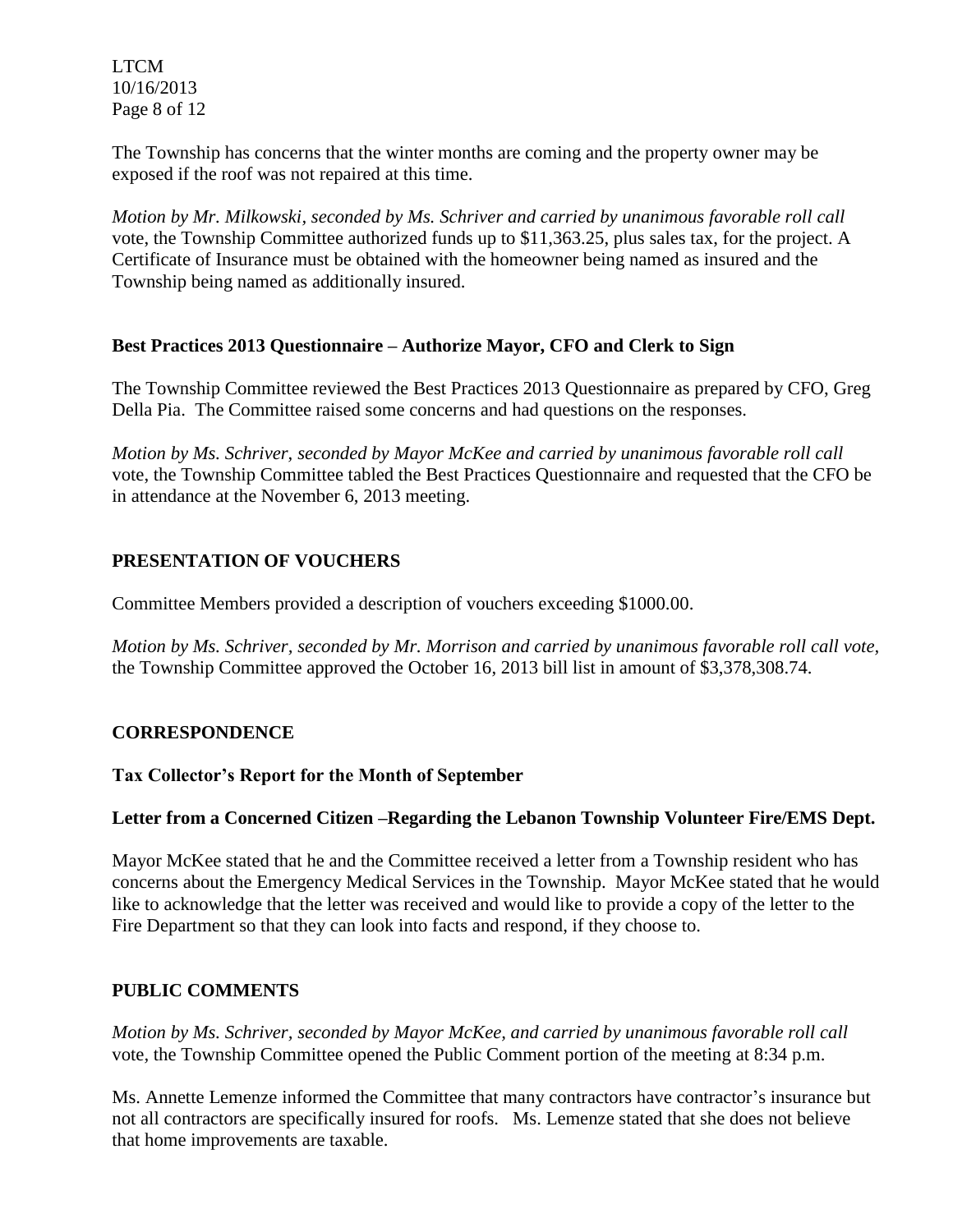LTCM 10/16/2013 Page 9 of 12

Ms. Lemenze stated that she is very disappointed that farm animal issue had to come to the point that it did. She was not looking to have her name and more so her address in the newspaper. Ms. Lemenze feels that the issue could have been stopped in the beginning. Everyone knows that is it customary and incidental to have farm animals on small lots. Ms. Lemenze is happy to finally bring her horse home. She is waiting for the Board of Adjustment resolution to be adopted; however, she does not believe that she needs it as the residents of the Township have been doing this forever and should be allowed to have farm animals. Ms. Lemenze stated that she spent many hours on this and it has taken a toll on her and her business. She feels that it has hurt her as a realtor because people shy away when they see your name in the paper. Ms. Lemenze feels that if at the start the Committee and the Zoning Officer sat down and talked, it could have been resolved back in March when it started. She feels that the Zoning Officer was looking for some direction. Ms. Lemenze is thankful that it is behind everyone now and is grateful that Mr. EJ Skidmore voiced his opinion at the Planning Board meeting stating that he did not feel that the matter should continue. Ms. Lemenze thanked her neighbors and friends for their support and the office staff for their efforts.

Mr. Brian Wunder stated that if things do not work out with the residents having trouble with the racing quads, the State Police may be a solution because if they are racing more than one quad together it must be reviewed by the State Police.

Mr. Wunder stated that relative to the doghouse in the dump truck issue, the doghouse does take up a lot of space in the dump truck and it also creates a cleaning issue with mud and dirt in the back of the dump truck. Mr. Wunder does not feel that the specifications are "apples to apples".

Mr. Wunder stated that he feels that the farm animals have been discussed a few times now and he feels that the Township should, in some way, declare that the Township is an agricultural rural community. Mr. Wunder feels that the Board of Adjustment and the Planning Board did a wonderful job with this issue.

Mr. Anthony Casale suggested also making something more finite on farm animals in the Township. Mr. Casale thanked the Committee for the action they took.

Mr. Casale stated that he does real estate and construction in different locations and if he needs to make repairs he has to pay sales tax. Mr. Casale stated that some contractors may bring this to the customer's attention. Depending on the degree of work, the rehab roof project may be exempt from having to pay sales tax.

Mr. Casale asked Attorney Cushing if there is any news on the cell tower rent. Attorney Cushing stated that nothing has happen on the issue. Mr. Casale stated that the Committee is the landlord and they aren't doing anything about the problem. The revenue that is to be collected is supposed to reduce the amount of taxes that the residents have to pay. Mr. Casale stated that he feels that the Township should reach out to Nextel again.

Ms. Laurie Hoffman stated that she thought that the Township was going to put dirt in the hole at the library in an attempt to correct the ponding issue. Ms. Hoffman stated she now understands that, at a meeting she did not attend, it was said that this not going to happen. Ms. Hoffman stated that it was also understood that County Road 513 was going to be worked on in 2014 and there are now signs up stating that the work is going to start in a few days. Ms. Hoffman asked for the real truth. Mr. Milkowski stated that the County did a survey and it showed a shaded area, on the library side of the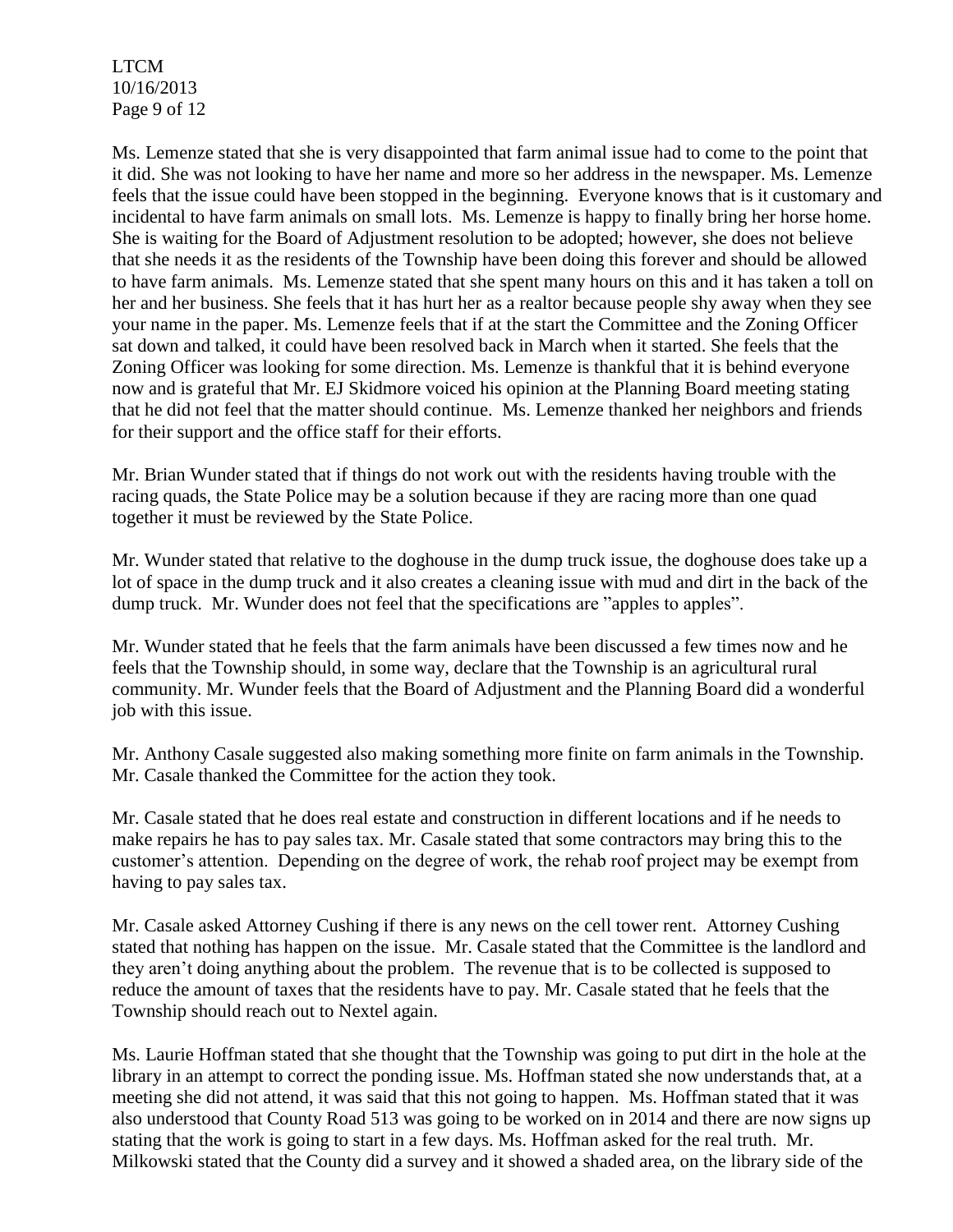LTCM 10/16/2013 Page 10 of 12

intersection, which runs toward the Willowby Brook. The Township wanted the County to connect the flow into the storm drain that runs down the road and into the South Branch but they said they cannot direct it to another watercourse. Mr. Milkowski stated that based on the survey, if you go up the road a short distance, across from Buffalo Hollow there is catch basin that is connected, running toward the South Branch. However, they do not show the line that runs across Buffalo Hollow. Mr. Milkowski stated that he has to now contact Engineer Risse for him to contact the County Engineer to inquire on the issue. They have said that they cannot change from one watercourse to another and they have done it in this location. Ms. Hoffman stated that she understood that the project was not going to commence until next year so comments and concerns could be made. The project is starting now. Mr. Milkowski stated that they are trying to contain the water to the watercourse that it should be in. Discussion was held on the correct way that the water should travel. Mayor McKee stated that he was informed that the Committee would receive a topographical aerial that would show grading prior to the last grading of County Road 513. This has not been received to date.

Attorney Cushing suggested having Engineer Risse contact the County Engineer to schedule a meeting at the site. Ms. Hoffman can be present at the meeting to voice her concerns on the drainage and also receive the facts on the County's proposed project. Mr. Milkowski will contact Engineer Risse to schedule the meeting.

Ms. Hoffman asked about the lease of the squad building. Attorney Cushing stated that he met with Ms. Schriver and Mr. Cyan and they discussed issues that existed. He is in process of making the amendments to the lease and will hopefully have it ready by the November 6, 2013 meeting for Ms. Schriver and Mr. Cryan's review.

Ms. Nancy Darois also asked about the status of the squad building agreement and questioned whether the sign is up on the DPW building. Ms. Darois also asked if there is going to be an open house at the new DPW building. Mayor McKee stated that they were hoping to have it this month but other things have come up. Ms. Darois commented on the truck bids and that all information should be provided to the bidder at the start.

Mr. Wunder stated that his friend just purchased a gas truck because he realized that the diesel would make it more expensive to operate the vehicle.

Mr. Wunder stated that he feels that Ms. Hoffman is accurate with the water issue on County Road 513. He said that he spoke to the Pastor of the church and he stated that the water runs into his parking lot. The Pastor spoke to someone on the County level; however, did not receive any satisfaction. Mr. Wunder suggested that he call the County Freeholders about the problem. Mr. Wunder stated that the Pastor stated that the church has all of their records with the topo maps from when the church was built and there has been hardly any change at the church. The County has paved Route 513 many times raising it up. The tree removal and wells being drilled may have contributed to the problem also.

Mr. Casale asked about the status of the cable franchise issue. Mayor McKee stated that most of the information is in place. He will be meeting with the Cable Franchise Committee members next week, to provide them with the information they need to begin the process.

Mr. Victor Hoffman asked if the County will be scraping off the top layer of surface of County Road 513 or will they just be adding to it. Mayor McKee stated that he is not sure. Mr. Hoffman asked if the DPW will be ordering more expensive equipment next year. Mr. Milkowski stated that they are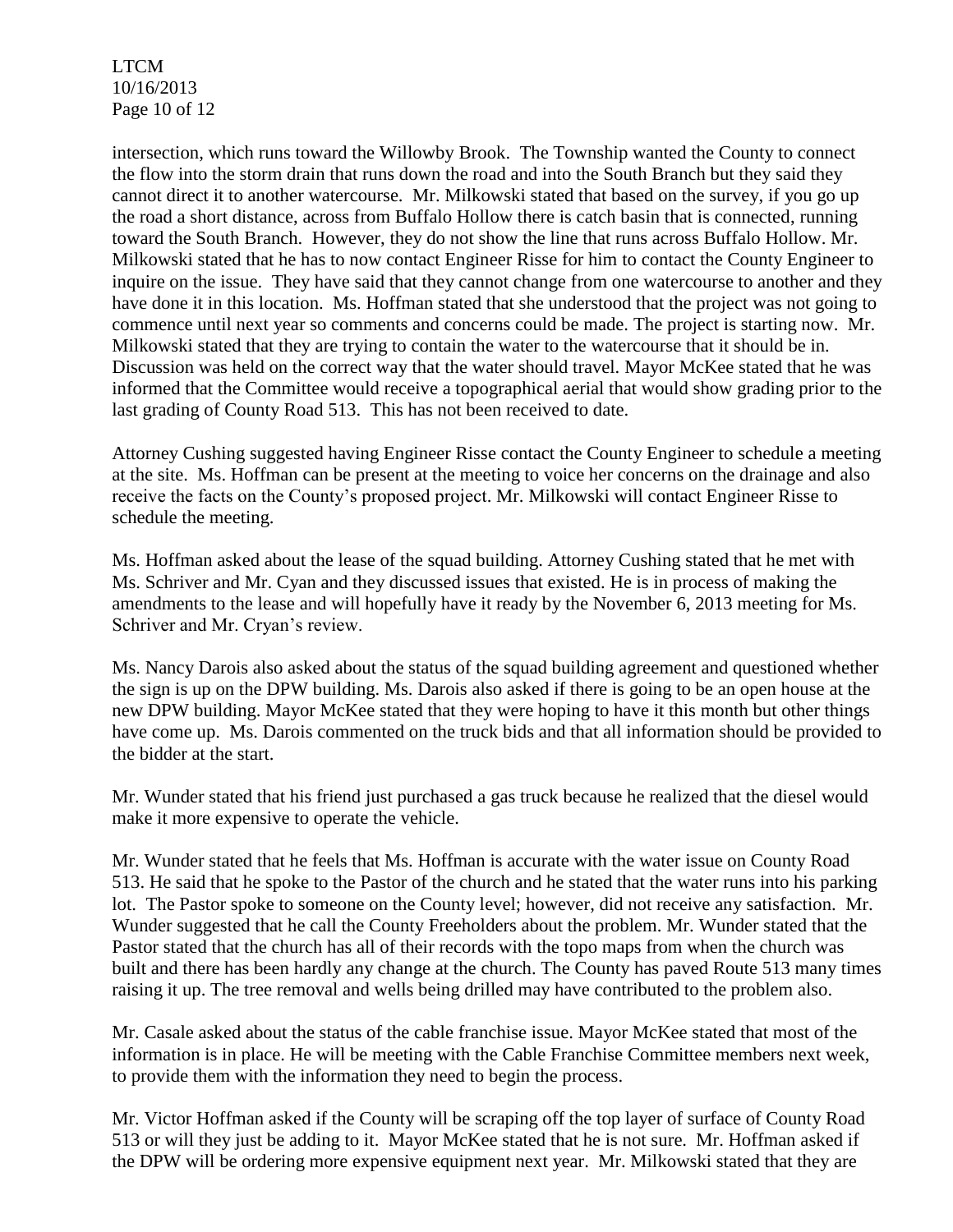LTCM 10/16/2013 Page 11 of 12

probably going to request something. Mayor McKee stated that there has been discussion on the need for a maintainer. Mr. Hoffman stated that they have a new building and brand new equipment. There should not be much more that they need.

Mr. Hoffman asked if the letter received from a resident, relative to the Fire Department, will be released soon. Mayor McKee stated that he feels that the letter should first go to the Fire Department for them to have the opportunity to review it. Mr. Hoffman stated that he will wait for the letter but he would like to receive a copy of it.

*Motion by Ms. Schriver, seconded by Mr. Milkowski and carried by unanimous favorable roll call*  vote*,* the Township Committee closed the public comment portion of the meeting at 9:04 p.m.

### **Resolution No 83-2013 –Executive Session**

*Motion by Ms. Schriver, seconded by Mr. Milkowski and carried by unanimous favorable roll call vote,* the Township Committee approved Resolution No. 83-2013 and convened in executive session at 9:08 p.m.

### TOWNSHIP OF LEBANON COUNTY OF HUNTERDON STATE OF NEW JERSEY RESOLUTION NO. 83-2013 RESOLUTION AUTHORIZING EXECUTIVE SESSION

WHEREAS, the Open Public Meetings Act; *N.J.S.A.* 10:4-6 *et seq*., declares it to be the public policy of the State to insure the right of citizens to have adequate advance notice of and the right to attend meetings of public bodies at which business affecting the public is discussed or acted upon; and

WHEREAS, the Open Public Meetings Act also recognizes exceptions to the right of the public to attend portions of such meetings; and

 WHEREAS, the Mayor and Committee find it necessary to conduct an executive session closed to the public as permitted by the *N.J.S.A*. 40:4-12; and

 WHEREAS, the Mayor and Committee will reconvene in public session at the conclusion of the executive session;

 NOW, THEREFORE, BE IT RESOLVED by the Mayor and Committee of the Township of Lebanon, County of Hunterdon, State of New Jersey that they will conduct an executive session to discuss the following topic(s) as permitted by *N.J.S.A*. 40:4-12:

\_\_\_\_\_\_A matter which Federal Law, State Statute or Rule of Court requires be kept confidential or excluded from discussion in public (Provision relied upon:

\_\_\_\_\_\_\_\_\_\_\_\_\_\_\_\_\_\_\_\_\_\_\_\_\_\_\_\_\_\_\_\_\_\_\_\_\_\_\_\_\_\_\_\_\_\_\_\_\_\_\_\_\_); \_\_\_\_\_\_A matter where the release of information would impair a right to receive funds from the federal government;

\_\_\_\_\_\_A matter whose disclosure would constitute an unwarranted invasion of individual privacy; A collective bargaining agreement, or the terms and conditions thereof (Specify contract:

\_\_\_\_\_\_\_\_\_\_\_\_\_\_\_\_\_\_\_\_\_\_\_\_\_\_\_\_\_\_\_\_\_\_\_\_\_\_\_\_\_\_\_); A matter involving the purpose, lease or acquisition of real property with public funds, the setting of bank rates or investment of public funds where it could adversely affect the public interest if discussion of such matters were disclosed; Real Estate Acquisitions

\_\_\_\_\_\_Tactics and techniques utilized in protecting the safety and property of the public provided that their disclosure could impair such protection;